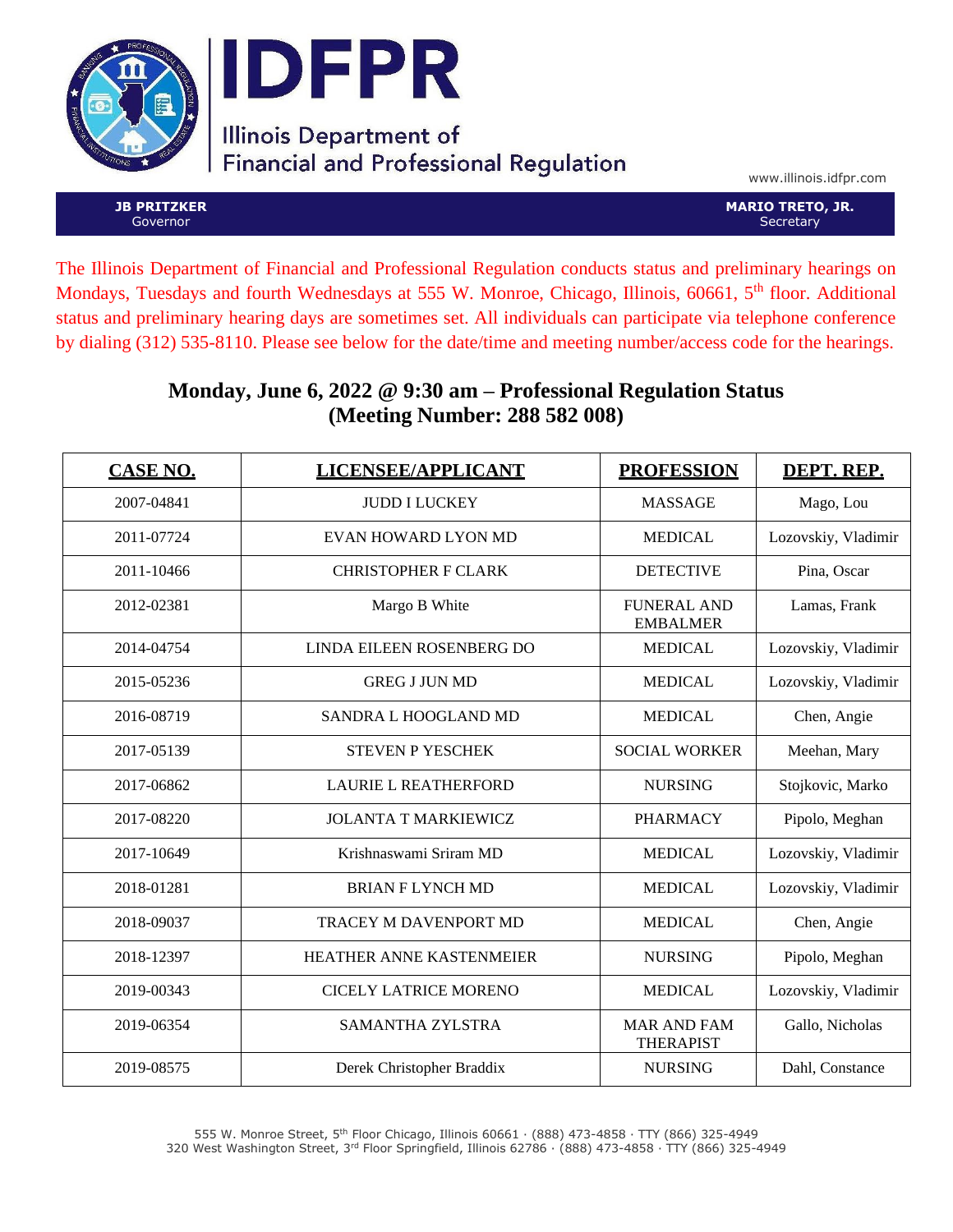| 2019-10267 | AASTA D JAMES    | <b>NURSING HOME</b><br><b>ADMIN</b> | Pipolo, Meghan  |
|------------|------------------|-------------------------------------|-----------------|
| 2020-03352 | RAEGAN M HAMRICK | <b>NURSING</b>                      | Gallo, Nicholas |

### **Monday, June 6, 2022 @ 10:30 am – Professional Regulation Status (Meeting Number: 289 983 158)**

| <b>CASE NO.</b> | LICENSEE/APPLICANT                                   | <b>PROFESSION</b>                  | DEPT. REP.          |
|-----------------|------------------------------------------------------|------------------------------------|---------------------|
| 2011-01424      | <b>CHRISTOPHER L JACOBSEN</b>                        | <b>PUBLIC</b><br><b>ACCOUNTANT</b> | Mago, Lou           |
| 2011-03165      | DAVID S FOOTERMAN MD                                 | <b>MEDICAL</b>                     | Lozovskiy, Vladimir |
| 2012-09955      | <b>EMMANUEL KESS OGOM</b><br>NWAOKOCHA MD            | <b>MEDICAL</b>                     | Lozovskiy, Vladimir |
| 2014-07908      | Gregory B Bell DDS                                   | <b>DENTAL</b>                      | Meehan, Mary        |
| 2014-08619      | SUKHWINDER SINGH MULTANI MD                          | <b>MEDICAL</b>                     | Lozovskiy, Vladimir |
| 2016-08604      | CALVIN ALEXANDER GRANT MD                            | <b>MEDICAL</b>                     | Lamas, Frank        |
| 2016-09385      | ANDREW IVANCHENKO                                    | <b>MEDICAL</b>                     | Chen, Angie         |
| 2019-02470      | <b>CLAUDIA YASMIN RODRIGUEZ-</b><br><b>GALVIS MD</b> | <b>MEDICAL</b>                     | Thom, Brandon       |
| 2019-06906      | W L GREGORY SIEFERT MD                               | <b>MEDICAL</b>                     | Thom, Brandon       |
| 2020-00435      | <b>DENISE A KROHNE</b>                               | <b>PHARMACY</b>                    | Gallo, Nicholas     |
| 2020-03107      | <b>SAMANTHA L APPELBERG</b>                          | <b>NURSING</b>                     | Pipolo, Meghan      |
| 2020-03395      | <b>DANA D HOSKINSON</b>                              | <b>NURSING</b>                     | Dahl, Constance     |
| 2020-03964      | <b>HYESOOK HWANG</b>                                 | <b>NURSING</b>                     | Dahl, Constance     |
| 2020-08546      | Sunnisha Murray                                      | <b>PHARMACY</b>                    | Gallo, Nicholas     |
| 2021-02507      | Romker Mamaril Mangulabnan                           | <b>PHYSICAL</b><br><b>THERAPY</b>  | Mago, Lou           |
| 2021-09104      | <b>ROGER BRIAN DUDA</b>                              | <b>MEDICAL</b>                     | Thom, Brandon       |

### **Monday, June 6, 2022 @ 11:30 am – Professional Regulation Status (Meeting Number: 283 561 718)**

| <b>CASE NO.</b> | LICENSEE/APPLICANT     | <b>PROFESSION</b> | DEPT. REP.   |
|-----------------|------------------------|-------------------|--------------|
| 2013-05598      | <b>MICHEL YVON ROY</b> | <b>MEDICAL</b>    | Lamas, Frank |
| 2013-10177      | MICHEL YVON ROY        | <b>MEDICAL</b>    | Lamas, Frank |

555 W. Monroe Street, 5th Floor Chicago, Illinois 60661 ∙ (888) 473-4858 ∙ TTY (866) 325-4949 320 West Washington Street, 3rd Floor Springfield, Illinois 62786 ∙ (888) 473-4858 ∙ TTY (866) 325-4949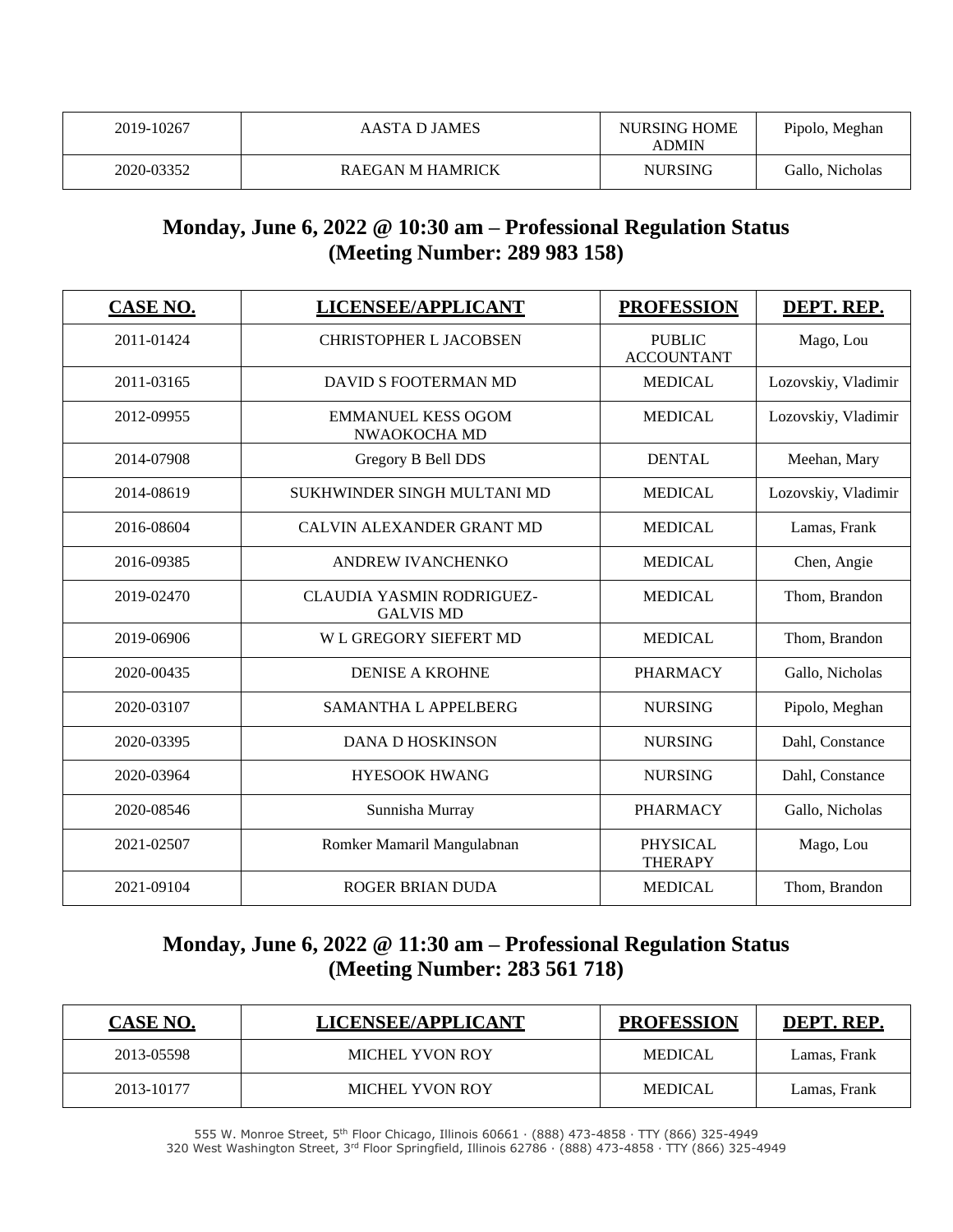| 2013-10728 | <b>KAYLA M FRAME</b>                           | <b>NURSING</b>                      | Pipolo, Meghan    |
|------------|------------------------------------------------|-------------------------------------|-------------------|
| 2016-10873 | <b>CARL WINSTON JOHNSON II MD</b>              | <b>MEDICAL</b>                      | DeMatteo, Gabriel |
| 2019-02284 | Rachel M Joyce                                 | <b>NURSING</b>                      | Dahl, Constance   |
| 2019-05761 | <b>MARSHA L PIPER</b>                          | <b>NURSING</b>                      | Dahl. Constance   |
| 2019-06451 | Angela R Shelton                               | <b>NURSING</b>                      | Meehan, Mary      |
| 2021-00474 | DAVID CLAYTON WALTHALL                         | <b>ADV PRACTICE</b><br><b>NURSE</b> | Meehan, Mary      |
| 2021-06373 | JOSEPH DONALD SPENNETTA MD                     | <b>MEDICAL</b>                      | Thom, Brandon     |
| 2021-08069 | <b>KASEY JOAN FITZGERALD</b><br><b>NURSING</b> |                                     | Pipolo, Meghan    |

### **Monday, June 6, 2022 @ 1:00 pm – Professional Regulation Preliminary Hearing (Meeting Number: 284 684 704)**

| <b>CASE NO.</b> | LICENSEE/APPLICANT                                     | <b>PROFESSION</b> | DEPT. REP.          |
|-----------------|--------------------------------------------------------|-------------------|---------------------|
| 2011-11235      | SRINIVAS PRASAD R JOLEPALEM<br><b>MD</b>               | <b>MEDICAL</b>    | Lozovskiy, Vladimir |
| 2015-08995      | <b>AMJAD Z KHAN MD</b>                                 | <b>MEDICAL</b>    | Lozovskiy, Vladimir |
| 2016-07396      | SUNIL SIMON PULLUKAT DC                                | <b>MEDICAL</b>    | Thom, Brandon       |
| 2017-04172      | <b>SAMANTHA K BERRY</b>                                | <b>NURSING</b>    | Burgos, Jacqueline  |
| 2018-02977      | <b>EMMANUEL PAINTSIL</b>                               | <b>MEDICAL</b>    | Lozovskiy, Vladimir |
| 2018-07055      | DARIN D OBERHART                                       | <b>DETECTIVE</b>  | Pina, Oscar         |
| 2018-08639      | <b>QUIK SCRIPTS OF NORTHWEST</b><br><b>INDIANA LLC</b> | <b>PHARMACY</b>   | Pipolo, Meghan      |
| 2018-12397      | HEATHER ANNE KASTENMEIER                               | <b>NURSING</b>    | Pipolo, Meghan      |
| 2019-10561      | VERTEX CONSTRUCTION, INC                               |                   | Para, Diane         |
| 2020-03042      | <b>KRISTIAN SEAN RHEIN DVM</b>                         | <b>VETERINARY</b> | Pipolo, Meghan      |
| 2020-07238      | <b>TRACY D MILLINER-CLARK</b>                          | <b>NURSING</b>    | Stojkovic, Marko    |
| 2021-02833      | <b>ALICIA L SKRANDZIUS</b>                             | <b>NURSING</b>    | Dahl, Constance     |
| 2021-04363      | <b>ALICE C SANDOVAL</b>                                | <b>NURSING</b>    | Pipolo, Meghan      |
| 2021-07357      | NICHOLAS FEDELE                                        |                   | Gallo, Nicholas     |
| 2021-07820      | <b>KYLE JONATHAN GARRETT</b>                           | <b>PHARMACY</b>   | Pipolo, Meghan      |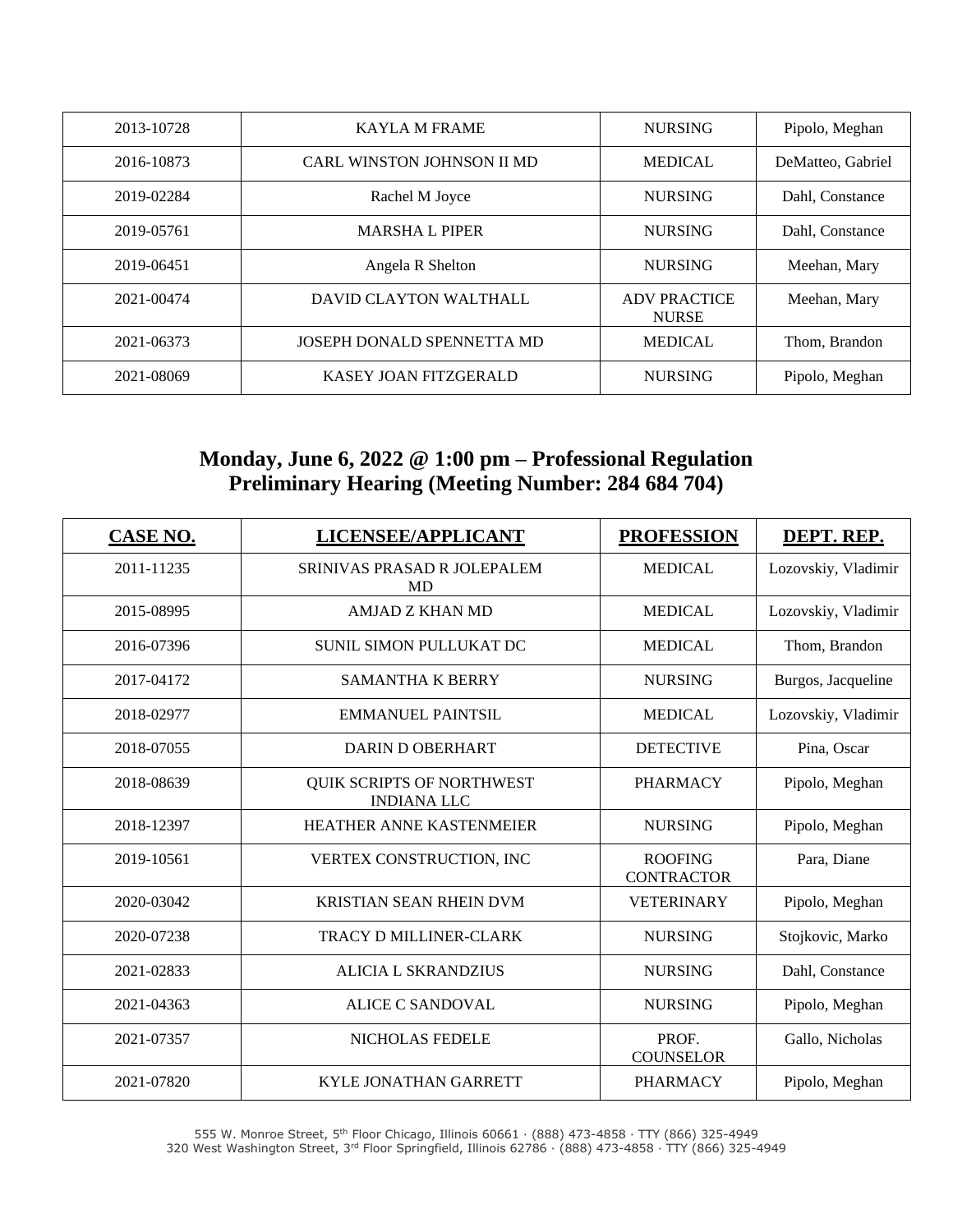| 2021-07844 | Jadeyn Lacey              | <b>NURSING</b>                        | Meehan, Mary    |
|------------|---------------------------|---------------------------------------|-----------------|
| 2021-08733 | MERCK & CO INC            | <b>PHARMACY</b>                       | Pipolo, Meghan  |
| 2021-09828 | <b>DONNA FERRELL GILL</b> | <b>ADV PRACTICE</b><br><b>NURSE</b>   | Dahl, Constance |
| 2022-00110 | Gabriel Gamez             | <b>DETECTIVE</b>                      | Pina, Oscar     |
| 2022-01219 | Michael P Leavy           | <b>FUNERAL AND</b><br><b>EMBALMER</b> | Lamas, Frank    |

### **Tuesday, June 7, 2022 @ 9:00 am – Real Estate Status and Preliminary Hearings (Meeting Number: 280 109 127)**

| <b>CASE NO.</b> | LICENSEE/APPLICANT       | <b>PROFESSION</b>                   | DEPT. REP.                   |
|-----------------|--------------------------|-------------------------------------|------------------------------|
| 2016-04279      | <b>RICKY L DAVIS</b>     | <b>REAL ESTATE</b>                  | Shearer, Merle               |
| 2017-01646      | <b>JOHN T CAMERON</b>    | <b>REAL ESTATE</b>                  | OGrady-<br>Krajniak, Sheilah |
| 2019-07672      | <b>JACLYN LAYTON</b>     | <b>REAL ESTATE</b>                  | Kehoe, Stephen               |
| 2020-05404      | <b>CARYN S JACAWAY</b>   | <b>COMM ASSOC</b><br><b>MANAGER</b> | OGrady-<br>Krajniak, Sheilah |
| 2021-03862      | <b>KENNETH M KONRATH</b> | <b>APPRAISAL</b>                    | Naik, Geetu                  |
| 2021-04702      | <b>KYLE LONZO</b>        | <b>REAL ESTATE</b>                  | Naik, Geetu                  |
| 2021-05076      | <b>WALTER HERNANDEZ</b>  | <b>REAL ESTATE</b>                  | Dubin, Elliot                |
| 2021-06326      | <b>NATALIE ESPOSITO</b>  | <b>REAL ESTATE</b>                  | Naik, Geetu                  |
| 2021-07151      | RONALD TOUSSAINT         | <b>REAL ESTATE</b>                  | Scheck, Jenni                |
| 2021-09509      | AUDLEY MANAGEMENT LLC    | <b>REAL ESTATE</b>                  | Scheck, Jenni                |

### **Tuesday, June 7, 2022 @ 10:00 am – 1:00 pm Pre-Hearing (Room 5H1)**

| <b>CASE NO.</b> | <b>LICENSEE/APPLICANT</b> | <b>PROFESSION</b> | DEPT. REP.          | <b>ADMINISTRATIVE</b><br><b>LAW JUDGE</b> |
|-----------------|---------------------------|-------------------|---------------------|-------------------------------------------|
| 2019-11926      | <b>JENNIFER B OTA</b>     | <b>MEDICAL</b>    | Lozovskiy, Vladimir | Faermark, Daniel                          |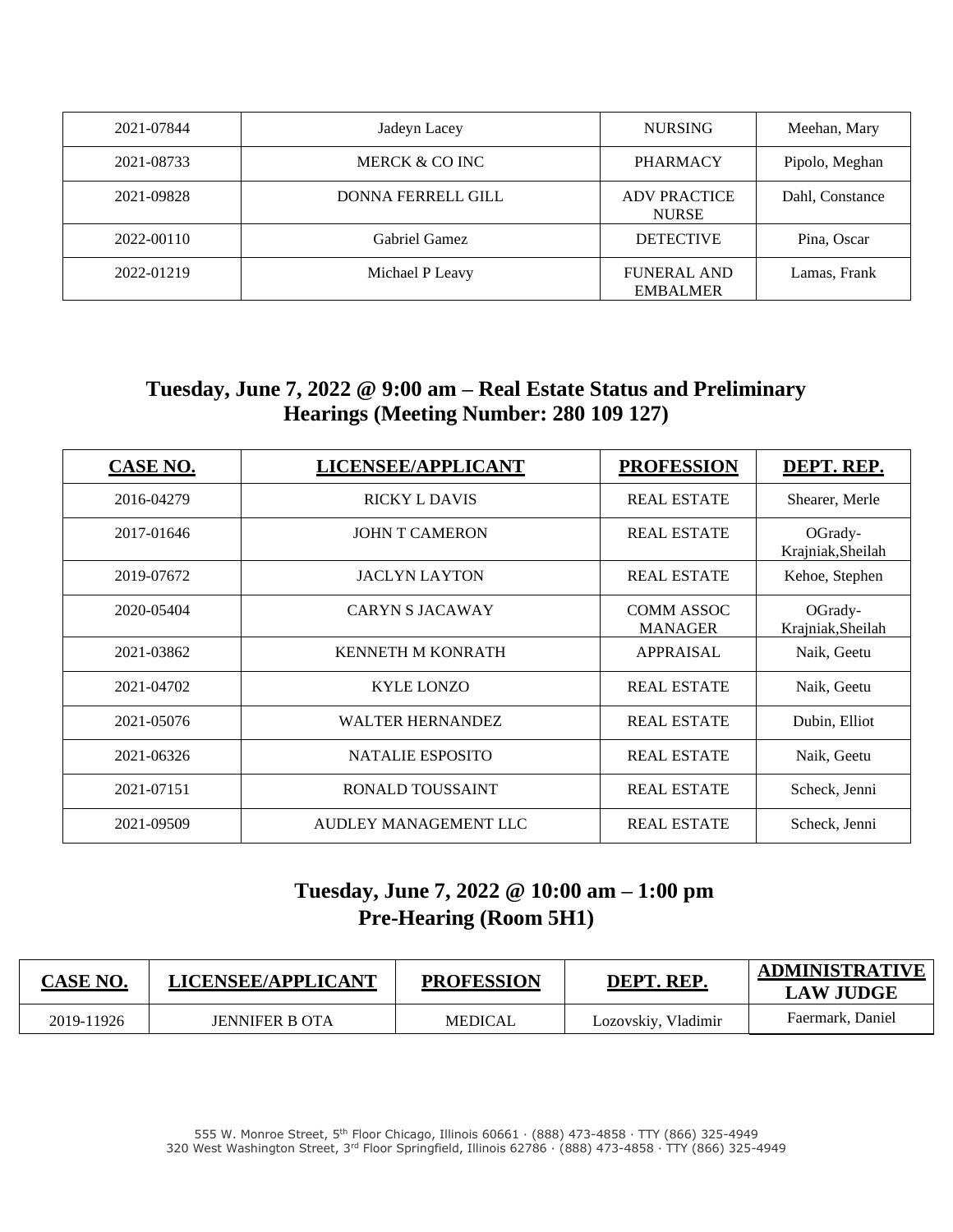#### **Wednesday, June 8, 2022 @ 9:00 am – Bank Hearings (Meeting Number: 177 091 4877)**

**NOTHING SCHEDULED**

#### **Wednesday, June 8, 2022 @ 9:30 am – Financial Institutions Hearings (Meeting Number: 287 133 560)**

#### **NOTHING SCHEDULED**

### **Wednesday, June 8, 2022 @ 10:00 am – Detective Board Hearings (Meeting Number: 133 669 4641)**

#### **NOTHING SCHEDULED**

#### **Wednesday, June 8, 2022 @ 10:00 am – 5:00 pm Formal Hearing (Room 5H1)**

| <b>CASE NO.</b> | LICENSEE/APPLICANT | <b>PROFESSION</b> | DEPT. REP.      | <b>ADMINISTRATIVE</b><br><b>LAW JUDGE</b> |
|-----------------|--------------------|-------------------|-----------------|-------------------------------------------|
| 2018-10863      | KIMBERLY FREITAG   | <b>NURSING</b>    | Gallo, Nicholas | Gruber, Erik                              |

### **Wednesday, June 8, 2022 @ 10:00 am – 5:00 pm Formal Hearing (Room 5C5)**

| <b>CASE NO.</b> | LICENSEE/APPLICANT     | <b>PROFESSION</b> | DEPT. REP.          | <b>ADMINISTRATIVE</b><br><b>LAW JUDGE</b> |
|-----------------|------------------------|-------------------|---------------------|-------------------------------------------|
| 2021-07816      | <b>FARIS ABUSHARIF</b> | MEDICAL           | Lozovskiy, Vladimir | Seasock, Donald                           |